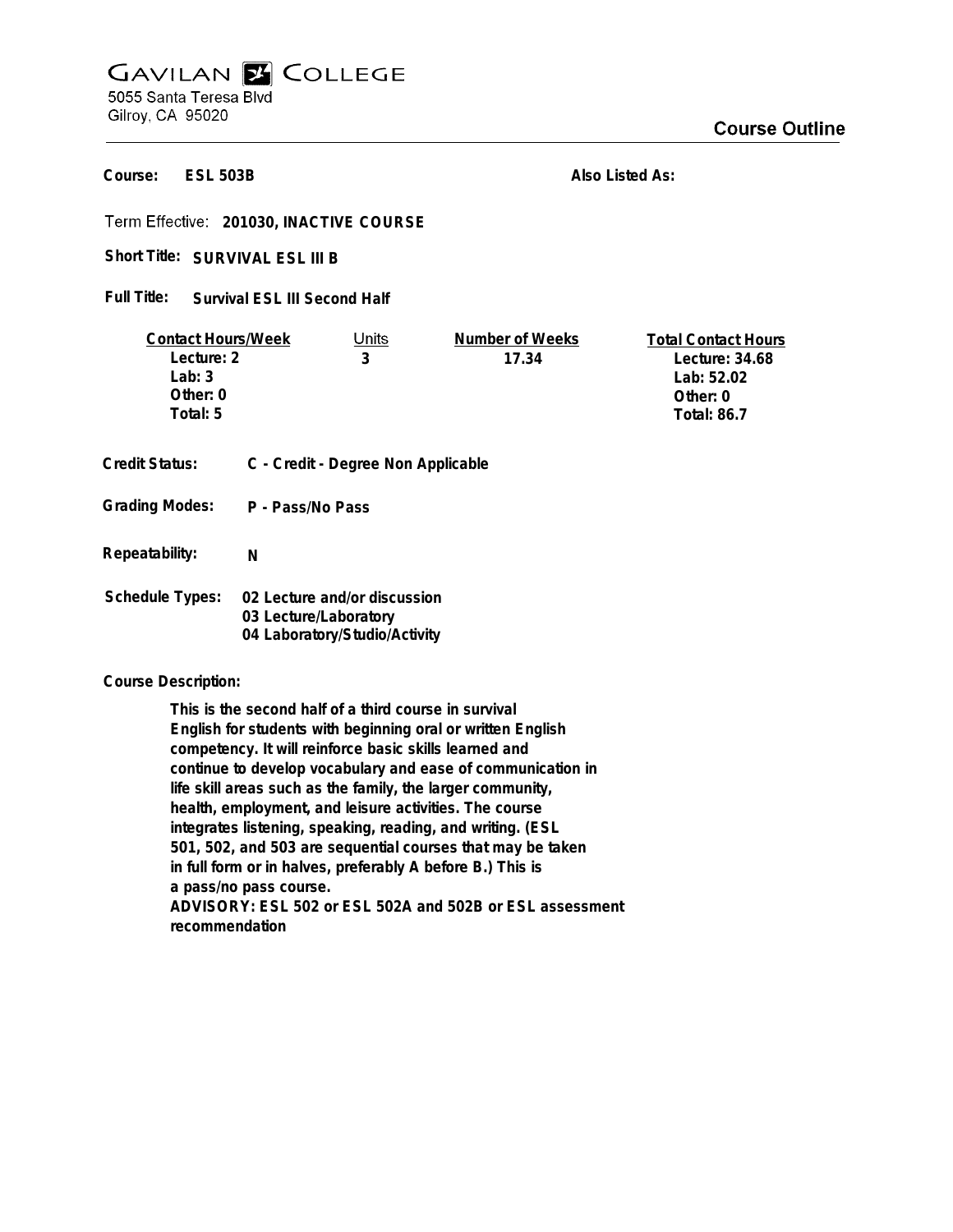**ARTICULATION and CERTIFICATE INFORMATION Associate Degree: CSU GE: IGETC: CSU TRANSFER: Not Transferable UC TRANSFER: Not Transferable PREREQUISITES: COREQUISITES: STUDENT LEARNING OUTCOMES: 1. Use thematic vocabulary and basic grammatical structures to communicate in English in classroom activities. ILO: 1, 2, 4 Measure: small/lg group discussion, pair activities, oral interviews 2. Apply appropriate structures to begin and end a conversation. ILO: 1, 2, 4 Measure: small/lg group discussion, pair activities, oral interviews 3. Express individual realities, desires, likes and dislikes in very simple written paragraphs. ILO: 1, 2, 4 Measure: homework/written assignments, boardwork, tests 4. Demonstrate understanding of readings about life/community experie nces ILO: 1, 2, 4 Measure: homework, tests 5. Apply thematic vocabulary and basic grammatical structures in real world situations. ILO: 1, 2, 4 Measure: self-evaluation 6. Demonstrate class and study skills necessary for success in next level. ILO: 1, 2, 4 Measure: homework, class participation, tests TOPICS AND SCOPE: Curriculum Approval Date: 09/28/2009 Note: See Performance Objectives, Out-of-Class Assignments, and Language Skills listed above. WEEK HOURS CONTENT: 1-2 10 Introductory Information and Review: The student will begin by reviewing the use of basic greetings, introductions, and personal data (name, gender, age, marital status, address, phone number, etc.) as well as classroom vocabulary. Then the basic vocabulary and structures common to the areas of study of ESL 503A will be reviewed: the family, housing, the community, and especially shopping, the last topic studied in the previous course. 3-6 20 Health: The student will review and expand vocabulary related to the topic of health. The student will be able to identify external and internal body**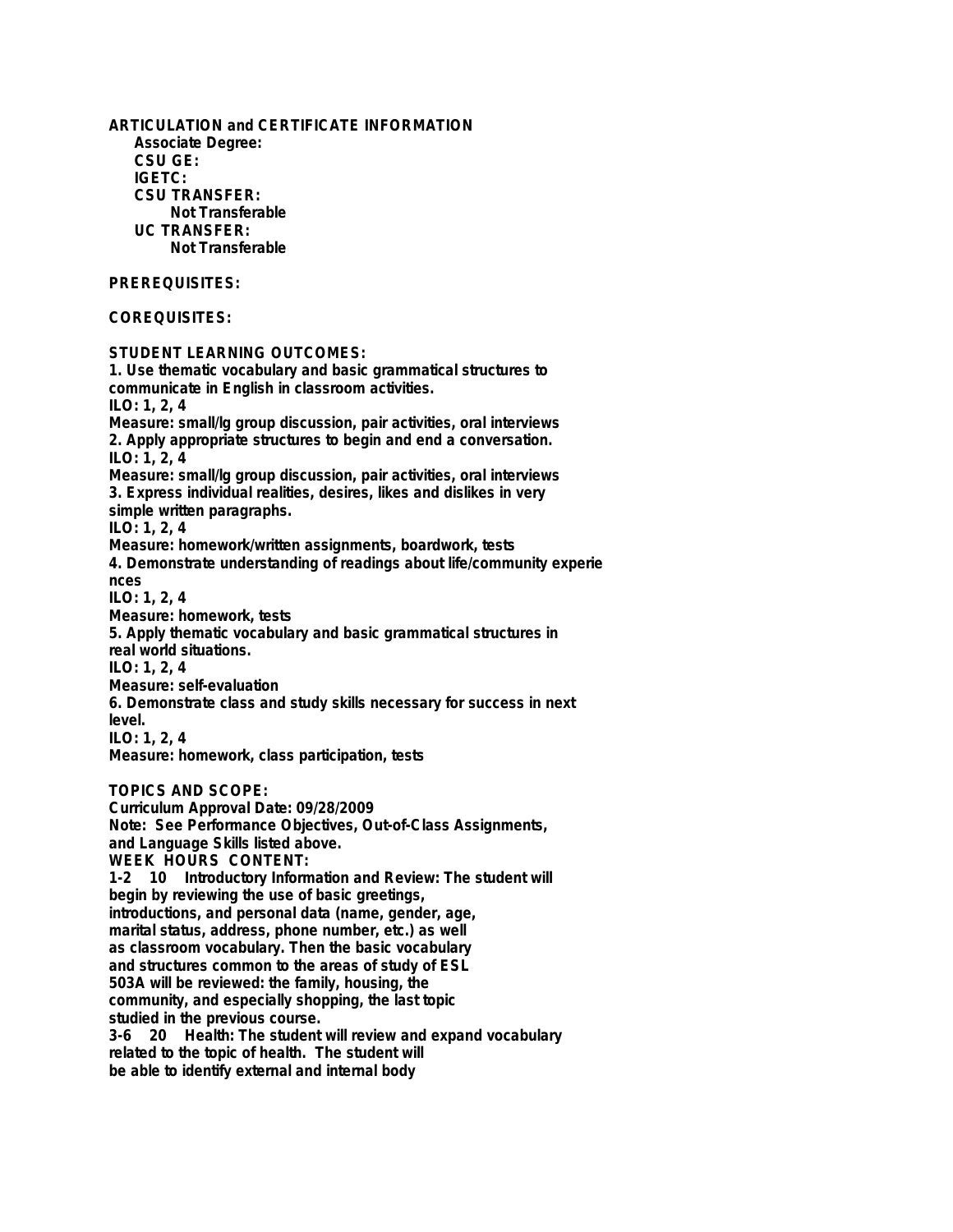**parts, common ailments, and non-prescriptive medicines; describe and discuss states of health, including symptoms of common ailments; ask and answer questions about illness and injury; compare schedules to make or change a medical appointment; give remedies for common health problems; and understand labels for prescription and non-prescription medications, including correct dosages and warnings. Communication will focus on being able to discuss different issues related to health and ailments. 7-12 30 Jobs: The student will review and expand vocabulary related to the topic of jobs and employment. The student will be able to identify a wide variety of occupations, job activities, abilities and skills required, and personal qualifications. The student will also learn to give information about work experience, understand and express warnings, discuss authentic want ads and abbreviations, participate in practice job interviews, write correctly the names of different occupations and describe daily or regular duties, describe the conditions in a workplace, fill out job applications, use a social security form, and explain absence from work. Communication will focus on being able to discuss jobs and their regular duties and on being able to secure a job. 13-16 20 Holidays/Leisure: The student will review and expand vocabulary related to the topic of holidays and leisure. The student will be able to identify, discuss, and write about major American holidays; write about American holidays and holidays in his/her native country; discuss advantages and disadvantages of modes of travel; practice asking about schedules and fares, distance, and weather; describe and write about travel plans, vacation, weekend activities, or sports events; read TV and movie program schedule; and discuss and read new information about activities for participants and spectators. Communication will focus on being able to talk about American holidays and participate in leisure activities. 17 5 Review: The student will review the key vocabulary**

**and functions learned throughout the semester related to the topics of family, housing, community, shopping, health, jobs, and holidays/leisure and become aware of the level of comfort achieved in communicating in and about these different life skill** areas.<br>18

**18 2 Final Exam See Course Objectives.**

## **METHODS OF INSTRUCTION:**

**Students are taught the English language through a variety of activities that include: conversations, role playing, dialogs, reading, writing practice, and dictation. All activities are based on thematic topics of immediate use for beginning-level students who need to get basic**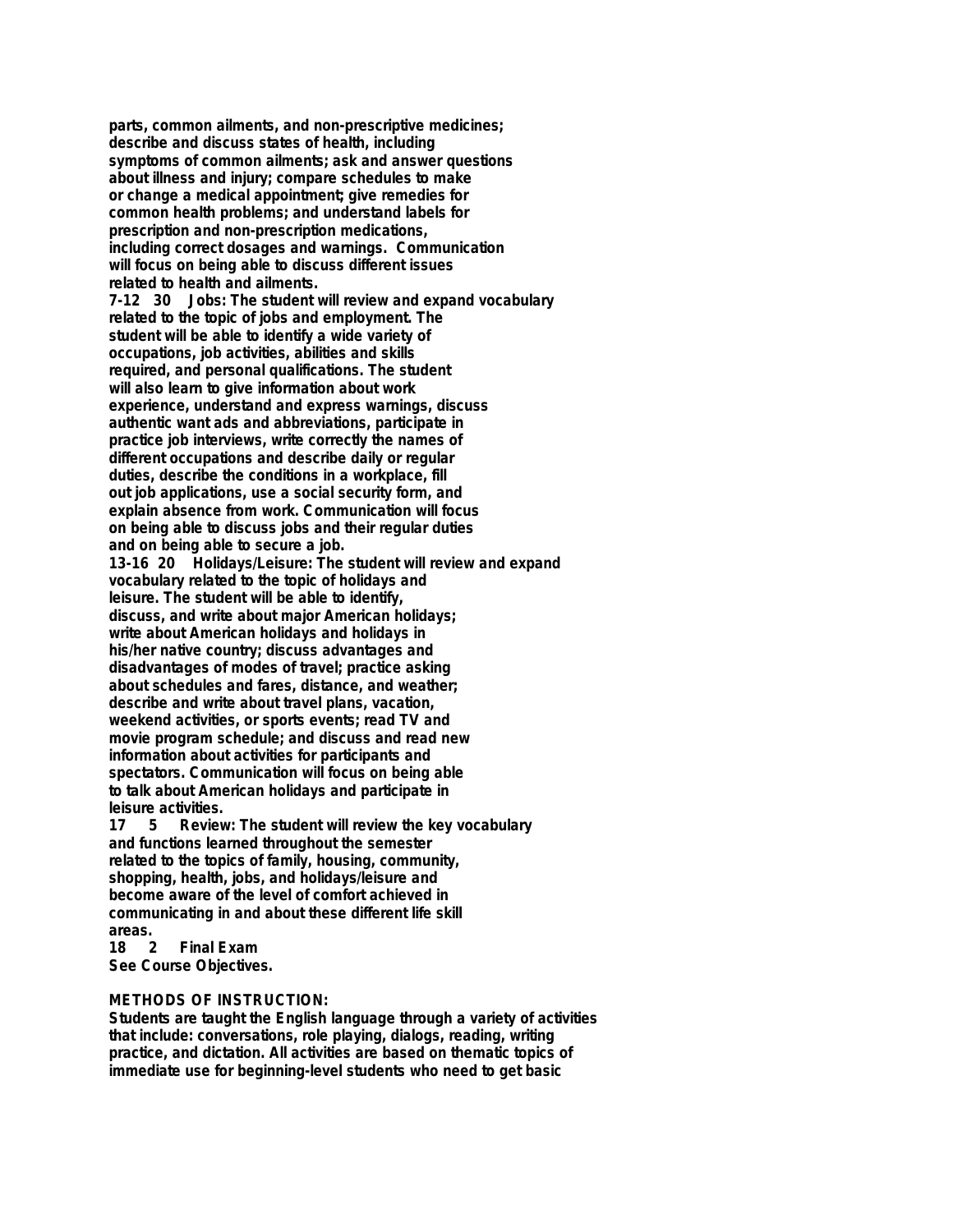**communicative competence in English. A few suggested methods are TPR (Total Physical Response), the Natural Approach, the Communicative Approach, Cooperative Learning, and Experiential Learning. METHODS OF EVALUATION: The types of writing assignments required: Written homework The problem-solving assignments required: Homework problems Quizzes Exams Other: Oral evaluations The types of skill demonstrations required: Class performance Other: Conversation groups, language lab (computers/tapes The types of objective examinations used in the course: Matching items Completion Other category: Dictation, writing practice, class participation The basis for assigning students grades in the course: Writing assignments: 10% - 15% Problem-solving demonstrations: 40% - 50% Skill demonstrations: 10% - 15% Objective examinations: 15% - 20% Other methods of evaluation: 10% - 20%**

## **REPRESENTATIVE TEXTBOOKS:**

**Brown, ^uNew Vistas Level II^s, Longman, 1999 Maurer/Schoenberg, ^uTrue Colors II^s, Longman, 1997 Saslow/Collins, ^uWorkplace Plus Living and Working in English Level II^s, Longman, 2001 Molinsky/Bliss, ^uWord by Word Basic Picture Dictionary^s, Prentice Hall Regents, 2000 Shapiro/Adelson-Goldstein, ^uThe Oxford Picture Dictionary^s, Oxford University Press, 2000 Weinstein/Huizenga, ^uCollaborations Intermediate I^s, Heinle and Heinle, 2001 Foley, ^uGrammar in Action, Book II,^s Heinle and Heinle, 2000 Savage, ^uCrossroads Cafe^s, Heinle and Heinle, 1996**

**SUPPLEMENTAL DATA: Basic Skills: B Classification: B Noncredit Category: Y Cooperative Education: Program Status: 2 Stand-alone Special Class Status: N CAN: CAN Sequence: CSU Crosswalk Course Department: CSU Crosswalk Course Number: Prior to College Level: Y Non Credit Enhanced Funding: N Funding Agency Code: Y In-Service: N**